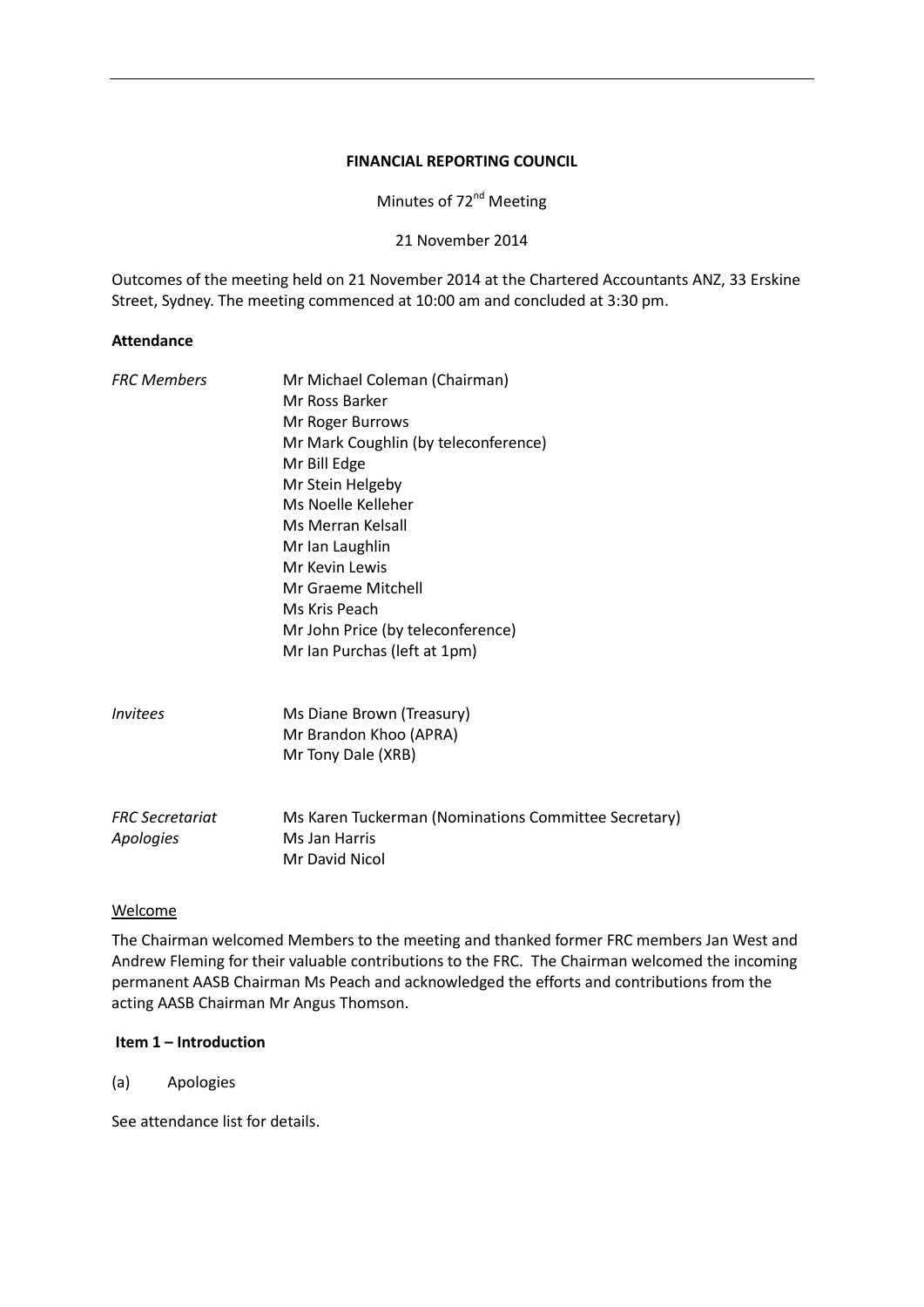### (b) Declarations of Interest

The Declarations of Interest of FRC Members was updated before the meeting.

## **Item 2 – Matters for approval**

(a) Minutes of previous meeting and out of session votes

The Minutes of the 71<sup>st</sup> Meeting, held in Melbourne on 20 June 2014, were approved.

(b) Matters arising

The matters arising from the  $71<sup>st</sup>$  Meeting, and the actions taken in respect of them, were noted. In addition:

- Ms Brown noted she would seek legal advice to update the MoU's which still required further action.
- The Chairman advised the FRC that Mr Charles Macek's term on the International Advisory Committee will finish at the end of December and discussed the funding issues around replacing Mr Macek on the committee. The FRC discussed the challenges in maintaining Australia's involvement on international bodies.

| Action Item        | Ms Brown to follow up on MoU's for the<br>$\bullet$<br>March FRC in 2015.                                                            |
|--------------------|--------------------------------------------------------------------------------------------------------------------------------------|
| <b>Action Item</b> | Mr Coleman to follow up with Ms Brown<br>$\bullet$<br>re budgeting and processes for<br>International Appointments to<br>Committees. |

### (c) FRC 2015 Meeting Dates

The Chairman outlined to FRC Members that a permanent FRC Chair had not yet been appointed and 3 formal FRC meetings had been proposed due to budgeting constraints rather than 4 meetings.

The FRC discussed the possibility of holding a  $4<sup>th</sup>$  meeting in September via teleconference/video conference.

Ms Brown outlined the draft 2015 calendar of activities. The FRC discussed the proposed meeting dates for 2015 and approved the FRC meeting dates for 6 March and 5 June. Ms Peach and Ms Kelsall proposed that the November FRC meeting date be moved forward as there was a clash with an international meeting. Indicative dates have been set for most FRC committees meetings and will be approved out of session with the respective committee members.

| Action Item | FRC Chairman to discuss with the FRC Secretariat<br>the possibility of holding an additional relatively<br>short $4^{\text{th}}$ FRC meeting via teleconference in<br>September 2015. |
|-------------|---------------------------------------------------------------------------------------------------------------------------------------------------------------------------------------|
|             |                                                                                                                                                                                       |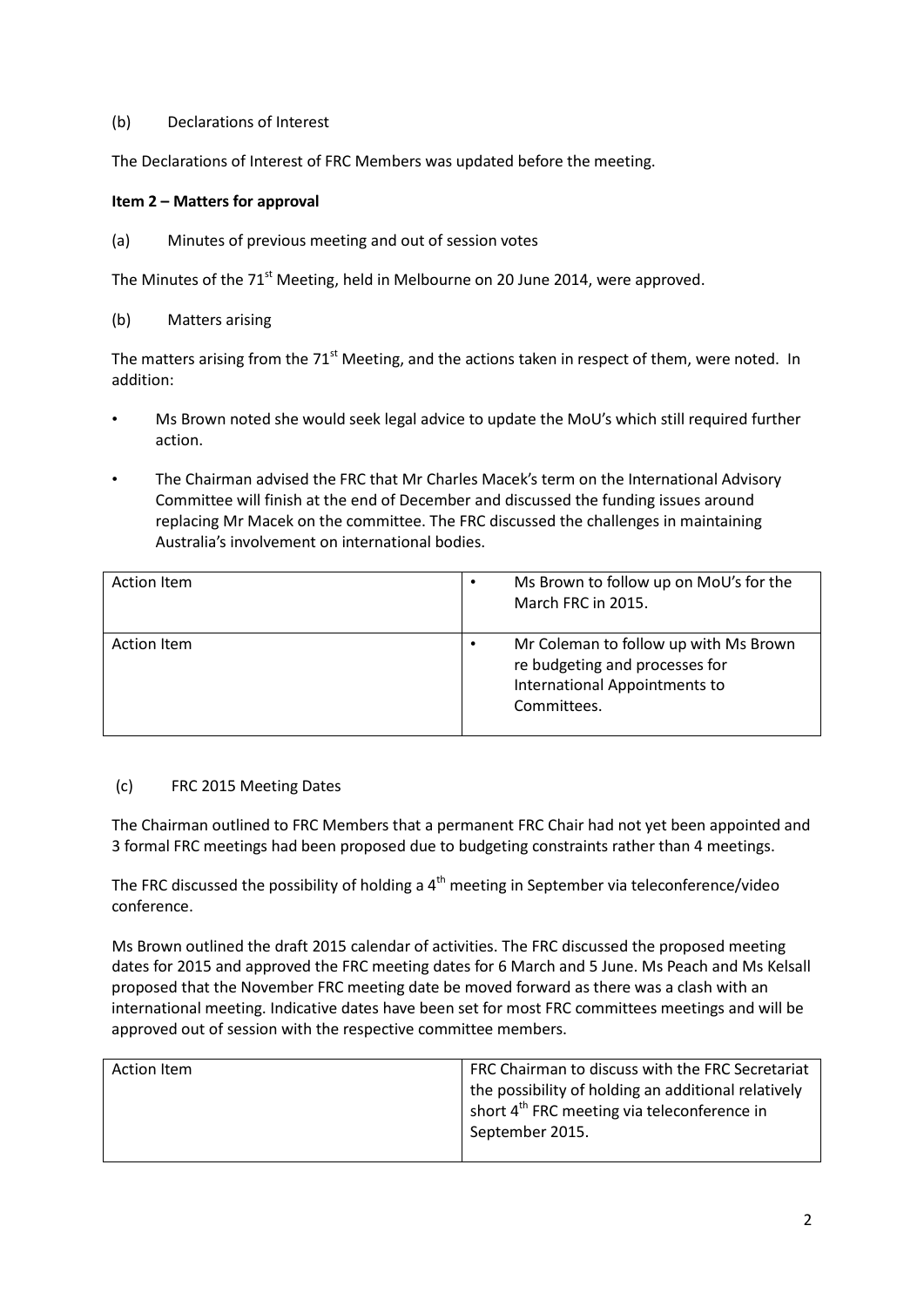| Action Item | FRC secretariat to poll members for an     |
|-------------|--------------------------------------------|
|             | alternative date for the November 2015 FRC |
|             | meeting.                                   |
|             |                                            |

# (d) Approval of AASB and AUASB appointments and Nominations Committee report

The Nominations Committee (NC) Chairman, Mr Coughlin, thanked the Committee for its intensive work since the previous meeting and thanked Ms Tuckerman for her efforts in assisting the committee and the appointment process. The NC Chairman acknowledged the valuable contributions made by the acting AASB Chairman, Mr Angus Thomson. The Nominations Committee noted in particular that:

- The peer reviews had revealed no significant problems with the operations of the two Boards and that the AASB and AUASB Chairman were comfortable with how the board members were performing; and
- Concern regarding resourcing levels for the offices of the AASB and AUASB was raised by board members in the peer reviews.

The FRC discussed the reduction in the number of members of the AUASB and Ms Kelsall confirmed the Board would still continue to operate well and continue the practice of engaging with advisory groups to obtain additional expertise.

## **Board Vacancies**

Mr Coughlin reported to the FRC that the candidates who applied for the Board positions this year were of a high quality. However a lower quantum of applicants applied this year compared to previous years.

The FRC discussed reasons why there may have been fewer candidates apply for positions this year. The FRC supported the suggestion from Mr Edge that FRC members could be more proactive and encourage suitable candidates with appropriate skills sets to apply as a means of increasing the quantum of candidates in future years.

The FRC approved the following appointments:

*To the AASB for three years each (from 1 January 2015):*

- reappoint Carmen Ridley; and
- appoint:
	- Michael Blake;
	- Andrew Kearnan; and
	- Megan Wilson.

# *To the AUASB:*

- reappoint:
	- Colin Murphy for a final three years from 1 January 2015; and
	- Nonna Martinov-Bennie for 3 years from 1 January 2015.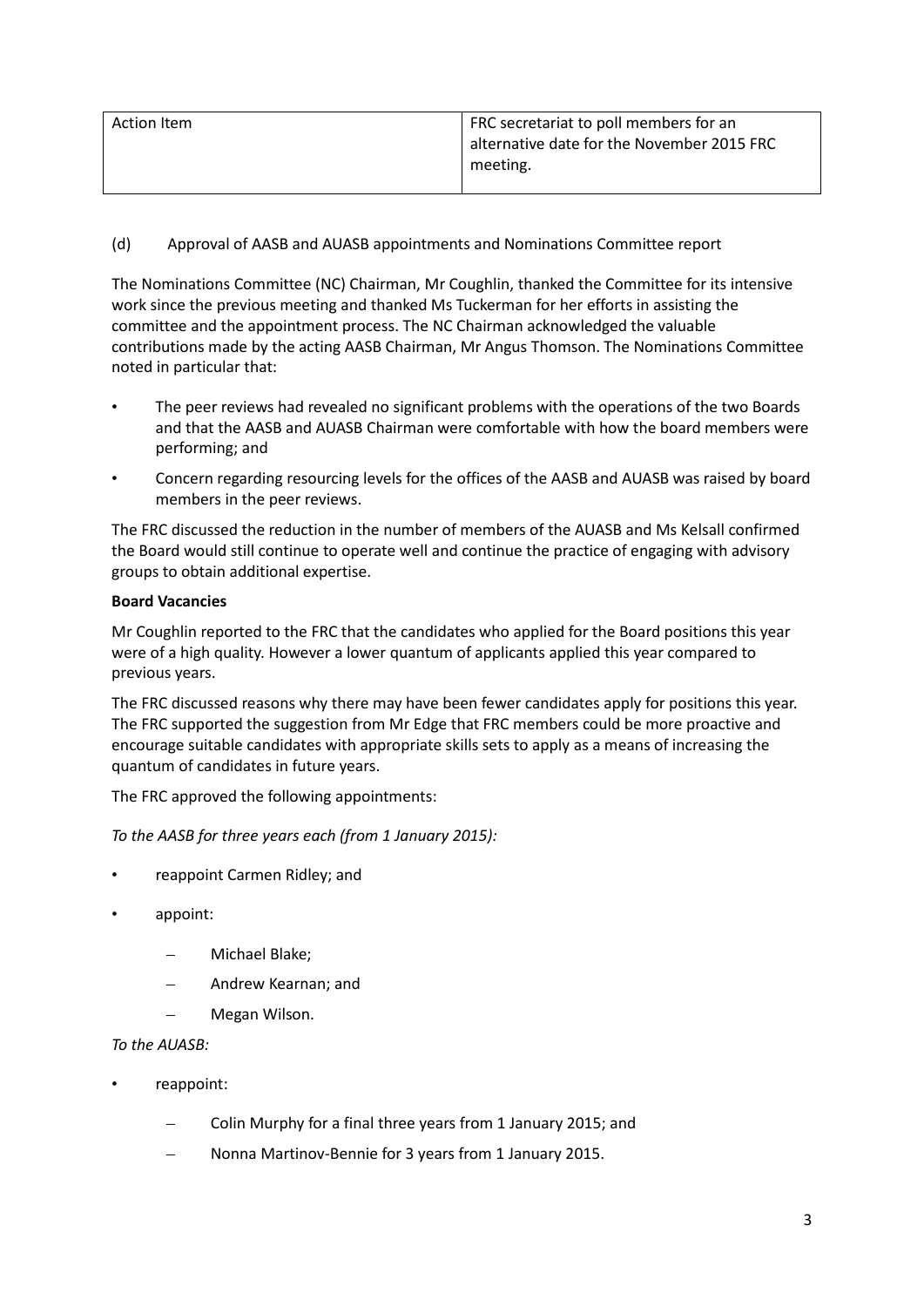The FRC thanked the retiring AASB members for their contributions: Messrs McPhee, O'Grady and Rix.

| Action Item | FRC to progress and finalise the |
|-------------|----------------------------------|
|             | appointments/re-appointments.    |
|             |                                  |

### (e) Remuneration of AASB and AUASB members

The FRC noted the 2014 Review of Remuneration for Holders of Public Office. It was agreed that sitting fees for AASB and AUASB members (other than the Chairs) would remain at the current rate of \$945 per day.

## **Item 3 – Australian Government's Deregulation Agenda Summary**

The Chairman thanked FRC members for their contributions to identifying deregulatory priorities.

The FRC discussed the document circulated prior to the meeting entitled: 'Stocktake and Audit Regulation- Interim Compliance Costs Report'. The FRC concluded that any review of regulatory costs also needed to consider the risks that the regulation was trying to mitigate.

The FRC also discussed the application of aspects of the Government's best practice regulation requirements to the AASB and AUASB in relation to the adoption of international standards. In particular, the FRC was concerned that the need to prepare regulation impact statements or have regulatory offsets did not delay the adoption of such standards, especially as the policy requirement to comply with IFRS and International Auditing Standards has been in place for some time.

The FRC agreed to form a sub-committee, comprising of Mr Coleman, Ms Peach and Mr Burrows, to investigate this issue further and report back to the FRC at its next meeting.

| Action Item | The FRC Secretariat to organise a meeting of the |
|-------------|--------------------------------------------------|
|             | sub-committee with Mr Paul McCullough,           |
|             | General Manager, Deregulation Division,          |
|             | Treasury.                                        |
|             |                                                  |

### **Item 4 – Monitoring of AASB and accounting standards**

### a) Report of Australian Accounting Standards Board (AASB)

The FRC noted the AASB report, which reports against the AASB's strategic plan.

Ms Peach discussed the need to continue to liaise and engage international bodies in order to influence the future work priorities of such bodies. Ms Peach also discussed the concerns of the AASB in relation to ED 256: Removal of Cross References from Financial Statements to Other Documents as inconsistent with work being done to streamline financial reports.

| Action Item | Ms Peach to advise the Chairman of the process |
|-------------|------------------------------------------------|
|             | for making appointments to the International   |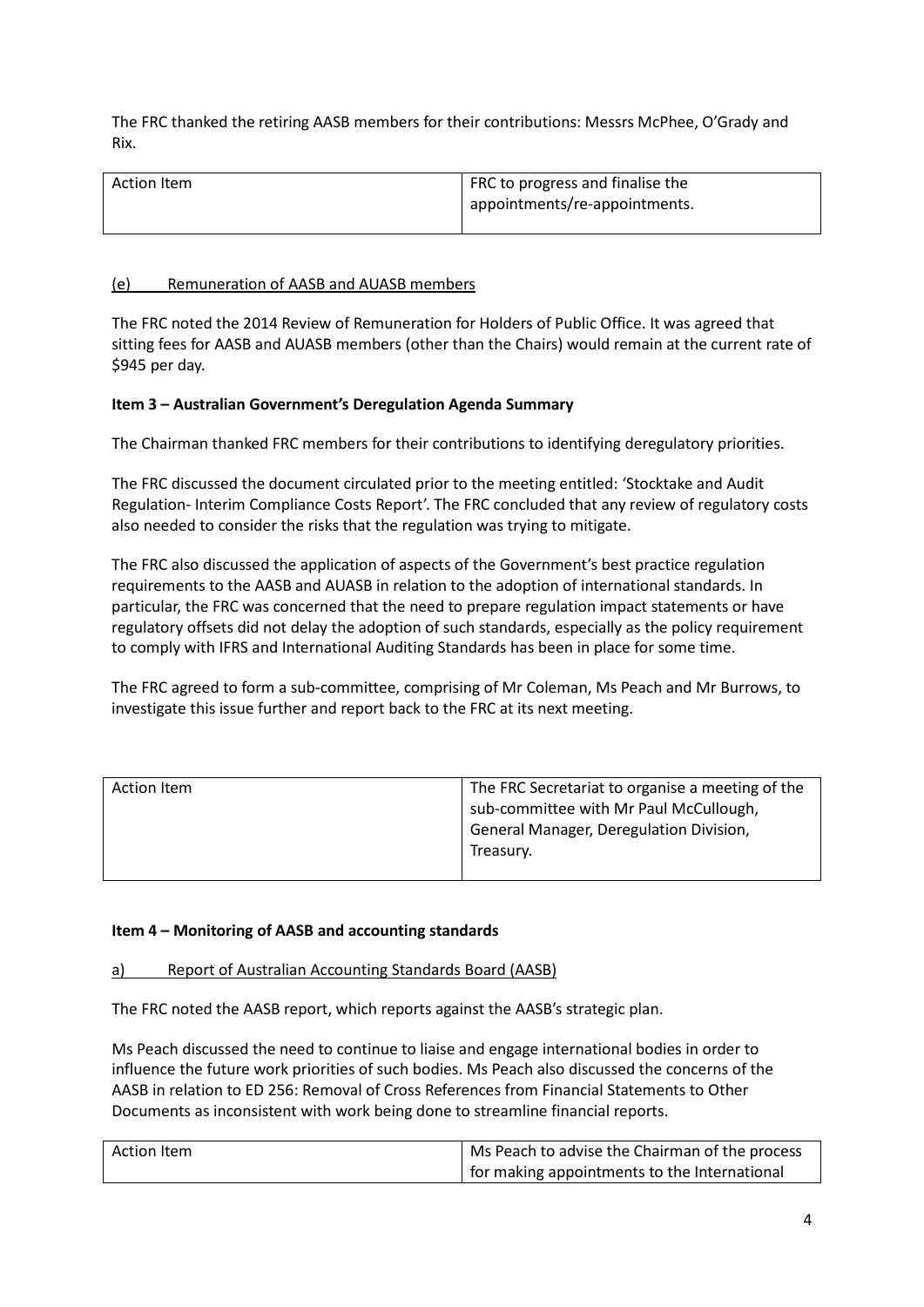| <b>Public Sector Accounting Standards Board</b> |
|-------------------------------------------------|
|                                                 |

# **Item 5 – Monitoring of AUASB and accounting standards**

### a) Report of Auditing Assurance Accounting Standards Board (AUASB)

The FRC noted the AUASB report, which reports against the AUASB's strategic plan.

Ms Kelsall reiterated the AUASB's commitment to engaging early with industry to obtain their views on proposed international standards and advised that the AUASB was also engaging with directors and users on the IAASB's new auditor reporting standards.

## **Item 6- International Update**

## (a) IFRS Trustees, IASB

The FRC heard a summary from Mr Coleman on the latest activities of the IFRS Trustees.

The meeting noted Ms Lynn Wood's offer to forward comments to the IFRS Trustees.

## (b) IFRS Advisory Council

The FRC heard a summary from the Chairman on the latest meeting of the IFRS Advisory Council and highlighted the importance of continued engagement on the IFRS Advisory Council. The FRC discussed issues around replacing Mr Charles Macek on the IFRS Advisory Council.

### **Item 7 –Stakeholder Reports and Chairs activities**

### a) Stakeholder Reports

The reports were taken as read. Matters raised by Members included:

**AICD**: The Chairman highlighted work on:

• Effective disclosure in the Operating and Financial Review and the International Integrated Reporting Framework.

**ASX**: Mr Lewis noted that ASX were working on;

- Deregulation;
- Updating the ASX share trading policies; and
- Updating the guidance note on continuous disclosure to respond to increasingly common practice of companies publishing consensus forecasts.

**APRA**: The FRC noted the report as read.

**ASIC**: Mr Price highlighted a number of aspects of ASIC's work including:

• ASIC will release the top focus areas for directors and auditors for financial reporting (31 December 2014) which will include a particular focus on impairment of assets; and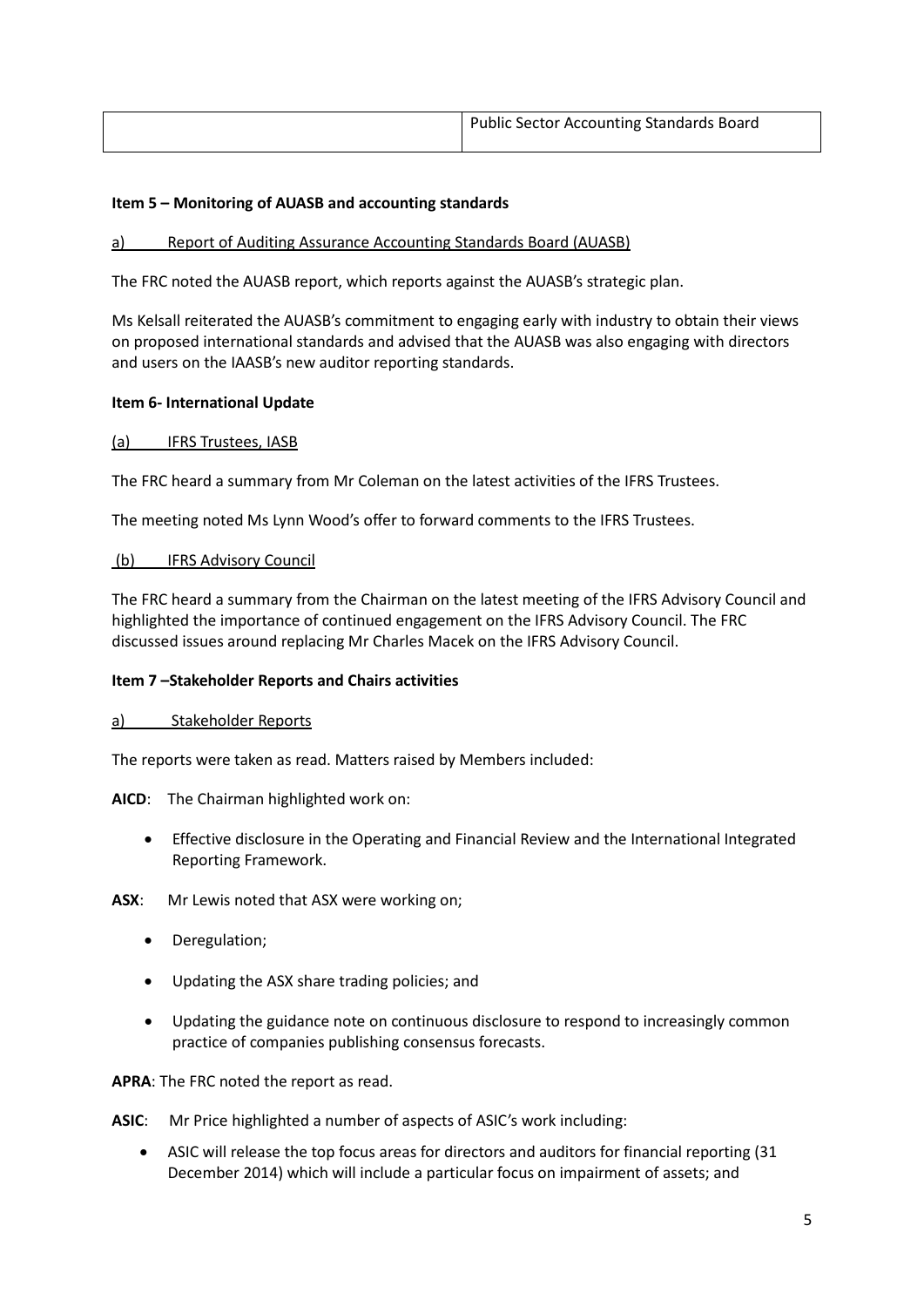- ASIC will release findings from reviews of financial reports for 30 June 2014 in December 2014.
- **ASFA**: The FRC noted the report as read.

**BCA**: Mr Barker reported that BCA are particularly interested in regulator performance reviews.

**Chartered Accountants ANZ:** Mr Edge noted that the Annual Quality Review program had been released.

**CPA Australia:** The FRC Chairman noted CPA Australia's work on the operating and financing review (OFR) and its relevance to the Integrated Reporting Framework.

**New Zealand XRB**: Mr Mitchell highlighted work of the XRB including:

- PBE standards for not-for-profit entities issued;
- Roadshows: Accounting requirements for Registered Charities; and
- Roundtables: Long Association of Personnel with an Audit or Assurance Client.

### **Department of Finance:**

Mr Helgeby reported that the Department of Finance is currently working on:

• The simplification of financial statements for Commonwealth entities.

**FSC**: The FRC noted the paper as read.

**G100**: Mr Burrows drew attention to:

- Discount Rates- The G100, in conjunction with the Australian Institute of Actuaries and PwC, is preparing a guidance document on estimating a corporate bond rate for use in Australia in determining employee benefit liabilities; and
- Streamlining Financial Reporting- The G100, in conjunction with PwC, held a roundtable in Perth on 11 November 2014. Finance executives from Wesfarmers discussed their experience in streamlining their annual report.

**Institute of Public Accountants:** The FRC Chairman drew attention to the proposed ISA 720 noting that the IPA did not support the expansion of an auditor's responsibility as proposed in ISA 720.

**Treasury**: Ms Brown noted that Treasury is working on:

• The Corporations Regulation (Remuneration Disclosures) Amendment 2014 and that proposed regulation amendments will be released for consultation by 18 December 2014.

| Action Item | Stakeholder reports to be kept to one page for<br>future FRC meetings as previously requested by<br>the FRC. |
|-------------|--------------------------------------------------------------------------------------------------------------|
|-------------|--------------------------------------------------------------------------------------------------------------|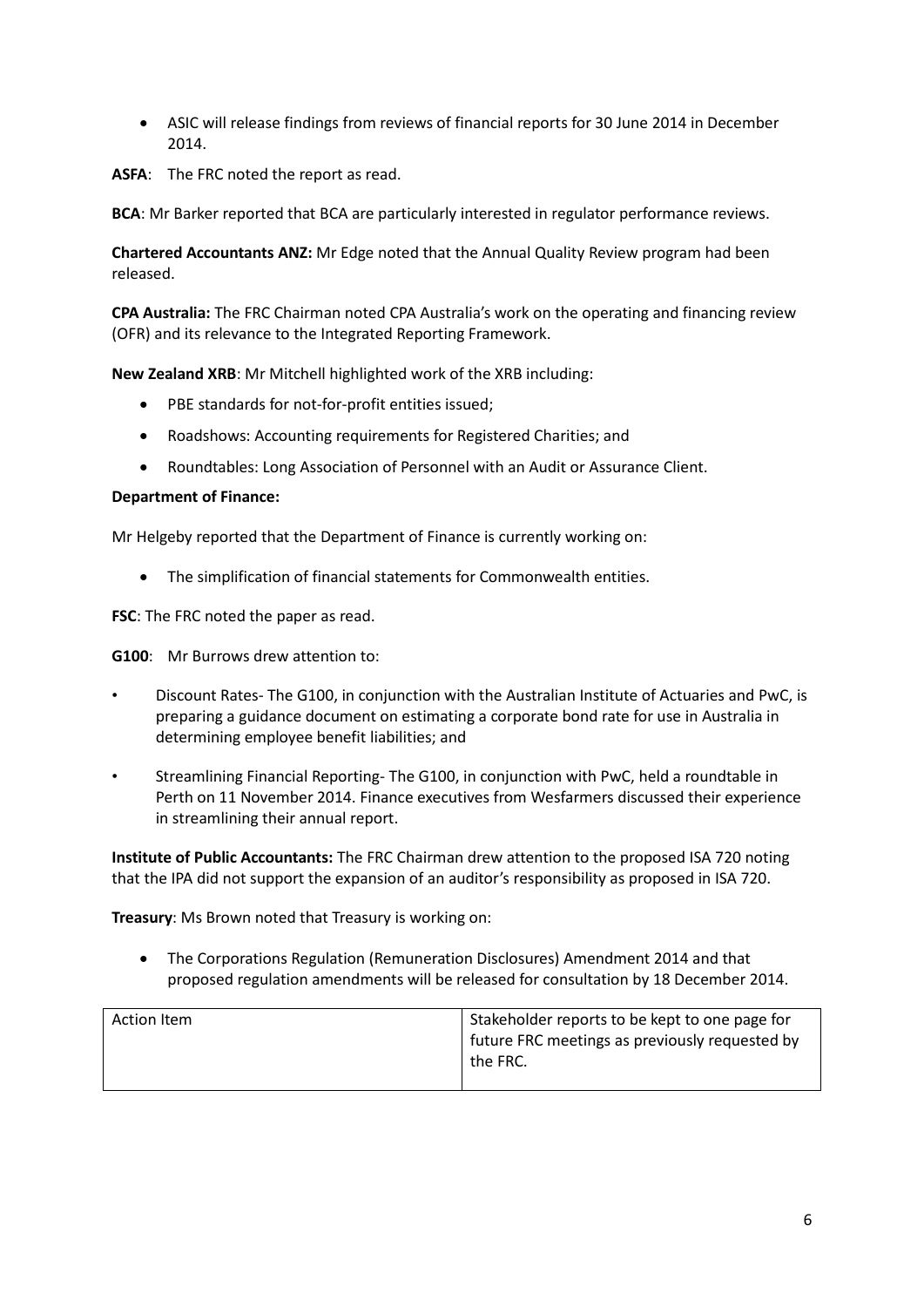### 7b) Chairman's Activities

The FRC noted the Chairman's activities since the June FRC meeting. The FRC Chairman noted further meetings he attended which included:

- Various meetings and teleconferences re Integrated Reporting, with BLRF: 22 July (including KPMG discussion forum), 25 August, 16 September 2014;
- Meeting Amir Ghandar, CPA Australia (3 September) re Audit Quality and planning for joint CPA/Macquarie University seminar;
- Meeting with AAAPC 10 September 2014;
- AICD discussion on shareholder activism (16 September);
- Meeting Jan McCahey (PwC) (16 September) re audit quality and accounting standard issues;
- Meeting EY (including Global Vice Chair Professional Practice) 7 October;
- KPMG Reporting and Governance Issues Seminar 15 October;
- FRC Audit Quality Committee 16 October;
- PwC discussion forum with Global Head of Assurance on 21 October;
- Roundtable led by Nicola Roxon, Chair APESB on 21 October;
- Roundtable on Assurance for Integrated Reporting (AUASB & ICAA) on 23 October;
- Presented to CPA/Macquarie University Seminar on the Role of Audit Committees on 24 October;
- Discussion Lynn Wood re IFRS Trustee meetings on 4 November; and
- Attendance at governance seminar re AGMs at Baker McKenzie 12 November.

### **Item 8 -Committee Reports**

### (a) Audit Quality Committee (AQC) report

The chairman updated the FRC on AQC developments including:

- How the FRC can facilitate engagement and understanding on the new auditor reporting requirement and;
- The awareness of the availability of Transparency Reports produced by large audit firms.
- (c) Nominations Committee (NC) report
- The NC report was included under item 2(d).

### **Item 9- Taskforce Reports**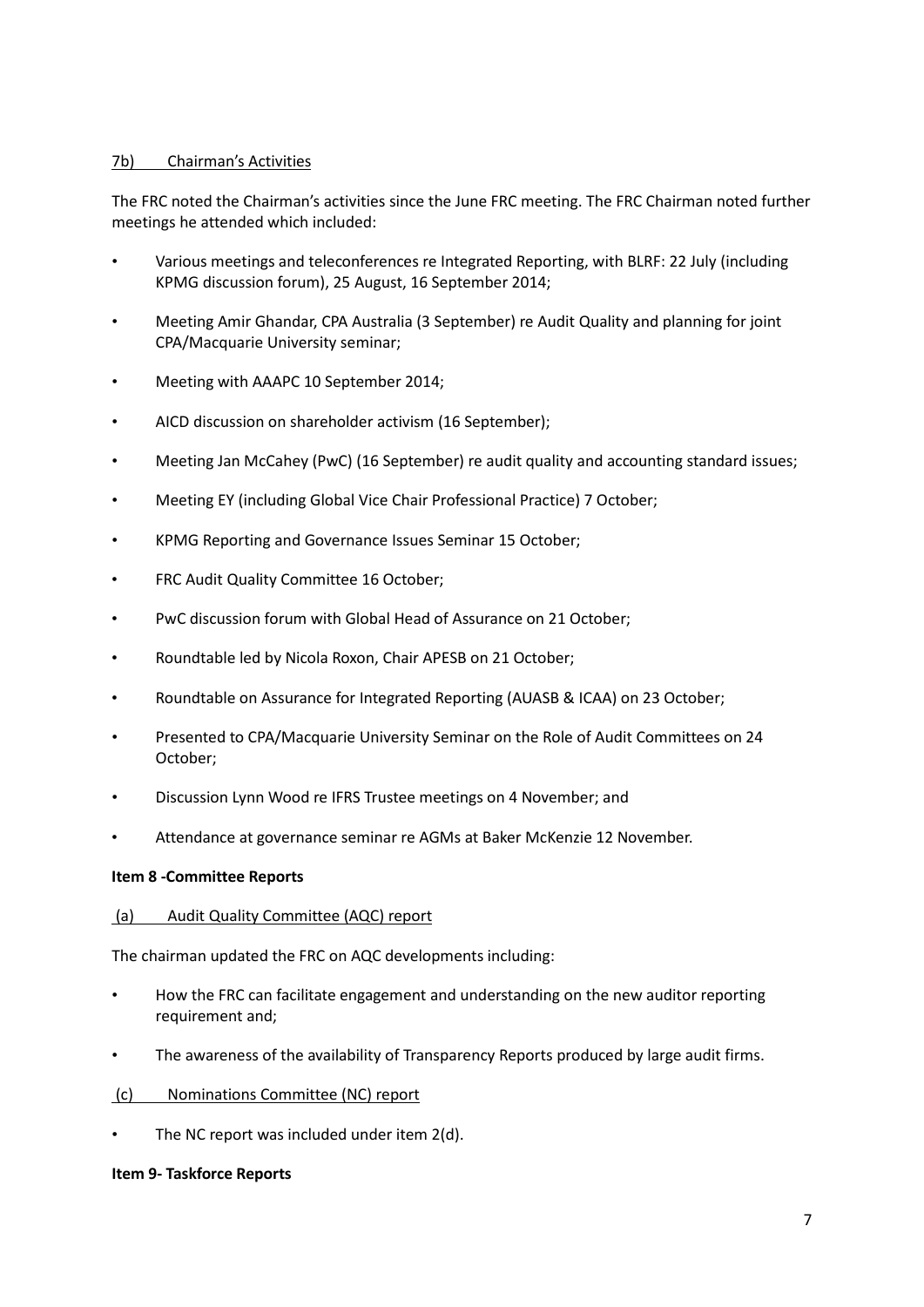# (a) Financial Report Task Force (FRTF) report

Mr Barker thanked Mr Angus Thomson for his contributions to the Financial Report Task Force and PwC for its considerable assistance in furthering the work of the FRTF. Mr Barker highlighted the following recommendations in the report:

- That the Financial Reporting Council authorise the release of the mapping document and make provision for it to be kept up to date;
- That the Financial Reporting Council recommend that the Federal Government makes arrangements to establish an online *One-stop-shop* reporting requirements portal, including the mapping document which outlines the possible reporting and assurance obligations to consider when determining requirements and which makes recommendations for different types of entities (including outlining tiers of reporting), and potentially cross-references back to current legislative requirements;
- That the Financial Reporting Council perform a further exercise benchmarking the requirements of Australia against other jurisdictions; for example, New Zealand, Singapore, the US and Canada in determining reporting requirements for non-listed entities, to further inform the following recommendations;
- As a short term project, to improve clarity and consistency of requirements, the Federal Government consider the current small/large thresholds with a view to determining the appropriate threshold level at which such entities should be required to lodge publicly available financial reports and would be required to prepare GPFRs; and
- As a longer term project in order to respond to the existing complexity of the financial reporting arrangements that the Federal and State Governments jointly (possibly through a COAG process) be asked to undertake a project to consider what entities need to lodge financial reports on the public record and on what basis such reports should be prepared.

The FRC discussed the recommendations of the report and agreed that it contained valuable information that would assist policy makers to make legislative reporting requirements more internally consistent across all the entities that may be required to prepare financial reports.

The FRC also discussed who should be required to prepare financial reports and the basis on which such reports should be prepared if they are lodged on a public register. Ms Peach indicated that the AASB would be doing further work on this in the future.

Ms Peach offered that the AASB could also undertake the recommended benchmarking exercise of Australian requirements against other jurisdictions in relation to the reporting requirements for nonlisted entities.

| <b>Action Item</b> | FRC Secretariat to post the FRTF report on the<br>FRC website.                               |
|--------------------|----------------------------------------------------------------------------------------------|
| Action Item        | Mr Edge to ask accounting bodies if they are able<br>to keep the mapping document up to date |
| Action Item        | AASB to undertake the recommended further<br>benchmarking exercise                           |